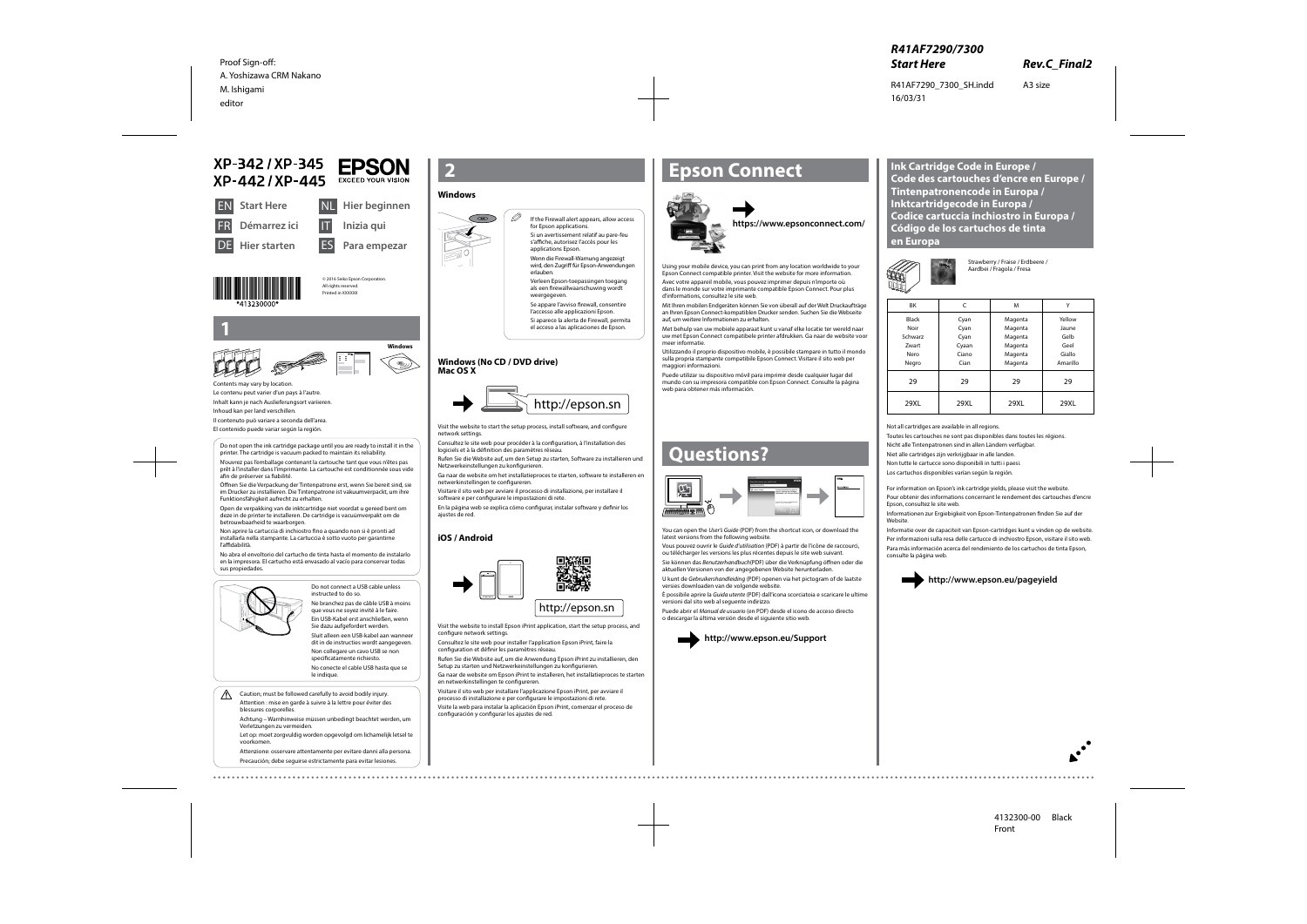#### **XP-440 Series**



#### **XP-340 Series**

## **Basic Operations / Opérations courantes / Grundlegende Arbeitsgänge / Basisbewerkingen / Operazioni di base / Funcionamiento básico**

**Guide to Control Panel Guide du panneau de contrôle Erklärung des Bedienfelds Uitleg bij bedieningspaneel Guida al pannello di controllo Guía del panel de control**



**Loading Paper Chargement du papier Einlegen von Papier Papier laden Caricamento della carta Carga de papel**

 $\mathscr{D}$  Do not load paper above  $\mathbf x$  mark inside the edge guide. Ne chargez pas le papier au-dessus du repère ₹ à l'intérieur du guide latéral. Der Papierfüllstand darf die *I*-Markierung an der Innenseite der



Flip the feeder guard, and then slide out the paper support and the output tray.

Dépliez la protection du bac, puis le support papier et le bac de sortie. Klappen Sie die Papierfachschutzblende um und schieben Sie dann die

Papierstütze und das Ausgabefach heraus. Beschermkap van papiertoevoer omklappen en papiersteun en uitvoerlade uitschuiven.

Ribaltare indietro la protezione dell'alimentatore, quindi far scorrere all'esterno il supporto carta e il vassoio di uscita.

Gire el protector del alimentador y luego deslice hacia fuera el soporte del papel y la bandeja de salida.



B 



Load paper with the printable side face-up against the right side of the sheet feeder.

Chargez du papier avec le côté imprimable orienté vers le haut contre le côté droit du bac feuille à feuille.

Legen Sie Papier mit der zu bedruckenden Seite nach oben und entlang der rechten Seite des Papierfachs ein.

Papier met de afdrukzijde naar boven tegen de rechterkant van de papiertoevoer plaatsen.

Caricare la carta con il lato stampabile rivolto verso l'alto, pareggiandola contro il lato destro dell'alimentatore.

<sup>
•</sup> □ <sup>1</sup> Icons showing the network status are displayed at the top-right of the LCD screen.

> Les icônes indiquant l'état du réseau sont affichées en haut à droite de l'écran LCD.

Cargue el papel con la cara imprimible hacia arriba contra el lateral derecho del alimentador de papel.



Slide the edge guide against the paper, and flip the guard back. Faites glisser le guide latéral contre le papier, puis rabattez la protection. Die Papierführungsschiene gegen das Papier schieben und die Blende zurückklappen.

Kantenführung nicht übersteigen. Laad geen papier boven de  $\Sigma$ -markering binnen de randgeleider.

Non caricare la carta oltre la tacca **▼** all'interno della guida. No coloque papel por encima de la marca  $\Sigma$  interna de la guía lateral. Zijgeleider tegen het papier schuiven en de beschermkap terugklappen. Far scorrere la guida laterale contro la carta e riportare in posizione la protezione.

 $\mathscr{D}$  Make sure you place the paper against the right side of the sheet feeder. Otherwise, the printer cannot detect the paper and the paper setup screen is not displayed.

Deslice la guía lateral hasta que pegue con el papel y cierre de nuevo el protector del alimentador.

**the paper setup screen is displayed on the LCD screen. Select the paper size and paper setup you loaded in the printer.** 

L'écran de définition du papier est affiché sur l'écran LCD. Sélectionnez la taille et le type du papier que vous avez chargé dans l'imprimante. Auf der LCD-Anzeige erscheint das Fenster für die Papiereinstellungen. Wählen Sie die Größe und die Art des Papiers, das Sie eingelegt haben. Het scherm voor de papierinstelling wordt weergegeven op het LCD-scherm. Selecteer het papierformaat en het papiertype dat u in de printer hebt

geladen.

Open de documentklep en plaats het origineel met de bedrukte zijde naar beneden op het scannerglas. Lijn het origineel uit met de hoek rechtsvoor van het glas.

Sullo schermo LCD sarà visualizzata la schermata di configurazione carta. Selezionare la dimensione ed il tipo di carta da caricare nella stampante. La pantalla de configuración de papel se muestra en la pantalla LCD. Seleccione el tamaño y tipo de papel cargado en la impresora.

**Copying Copie Kopieren Kopiëren Copia Copia**





Close the document cover. Fermez le capot de documents. Schließen Sie die Dokumentenabdeckung. Deksel sluiten. Chiudere il coperchio documenti. Cierre la cubierta para documentos.



G



Enter **Copy** mode from the home screen. Passez en mode **Copier** depuis l'écran d'accueil. Rufen Sie den Modus **Kopieren** über den Startbildschirm auf. Open de modus **Kopiëren** vanuit het openingsscherm. Accedere alla modalità **Copia** dalla schermata principale. Acceda al modo **Copiar** desde la pantalla de inicio.



Starts the operation you selected. Lance l'opération sélectionnée. Startet den gewählten Vorgang. Geselecteerde bewerking starten. Avvia l'operazione selezionata. Inicia la operación seleccionada.

人 しょうかん かんじょう

Stops the ongoing operation or initialize the current settings. For ❺ XP-340 Series, this also allows you to return to the previous screen. Arrête l'opération en cours ou initialise les paramètres en cours. Pour la gamme XP-340, vous permet de revenir à l'écran précédent.

> Zum Anhalten des laufenden Vorgangs oder zur Festlegung der aktuellen Einstellungen. Bei der XP-340 Serie können Sie hie auch zum vorherigen Bildschirm zurückkehren.

De lopende bewerking stoppen of de huidige instellingen initialiseren. Bij de XP-340-serie kunt u hiermee ook terugkeren naar het vorige scherm.

Interrompe l'operazione in corso o inizializza le configurazioni correnti. Per la serie XP-340 questo consente anche di tornare alla schermata precedente.

Detiene la operación en curso o resetea la configuración actual. En los modelos de la serie XP-340, esto también le permite regresar a la pantalla anterior.

Oben rechts im LCD-Bildschirm werden Symbole zum Netzwerkstatus angezeigt.

In de rechterbovenhoek van het display worden pictogrammen voor de netwerkstatus weergegeven.

Nelle parte superiore destra dello schermo LCD vengono visualizzate le icone che mostrano lo stato della rete.

Los iconos que indican el estado de la red se encuentran en la parte superior derecha de la pantalla LCD.

> Veillez à charger le papier contre le bord droit du bac d'alimentation. Sinon, l'imprimante ne peut pas détecter le papier et l'écran de configuration du papier ne s'affiche pas.

Vergewissern Sie sich, dass Sie das Papier an der rechten Seite des Papiereinzugs angelegt haben. Andernfalls kann der Drucker das Papier nicht erkennen, und das Fenster für die Papiereinstellungen wird nicht angezeigt.

Zorg ervoor dat u het papier tegen de rechterzijde van de papierinvoer plaatst. Als u dat niet doet, kan de printer het papier niet detecteren en wordt het scherm voor de papierinstelling niet weergegeven.

Controllare di aver posizionato la carta verso il lato destro dell'alimentatore. Altrimenti la stampante non rileverà la carta e non sarà visualizzata la schermata di configurazione carta.

Asegúrese de que coloca el papel pegado al lado derecho del alimentador. En caso contrario, la impresora no detectará el papel y la pantalla de configuración de papel no aparecerá.

Open the document cover and place your original face-down on the scanner glass. Align the original with the front right corner of the glass. Relevez le capot et placez l'original face imprimée vers le bas sur la vitre du scanner. Alignez l'original avec l'angle avant droit de la vitre.

Öffnen Sie die Scannerabdeckung und legen Sie Ihre Vorlage mit der zu erfassenden Seite nach unten auf das Glas. Richten Sie die Vorlage an der vorderen rechten Ecke des Glases aus.

Aprire il coperchio e posizionare l'originale rivolto verso il basso sul vetro dello scanner. Allineare l'originale con il bordo anteriore destro del vetro. Abra la cubierta de documentos y coloque el original boca abajo sobre el cristal del escáner. Alinee el original con la esquina delantera derecha del cristal.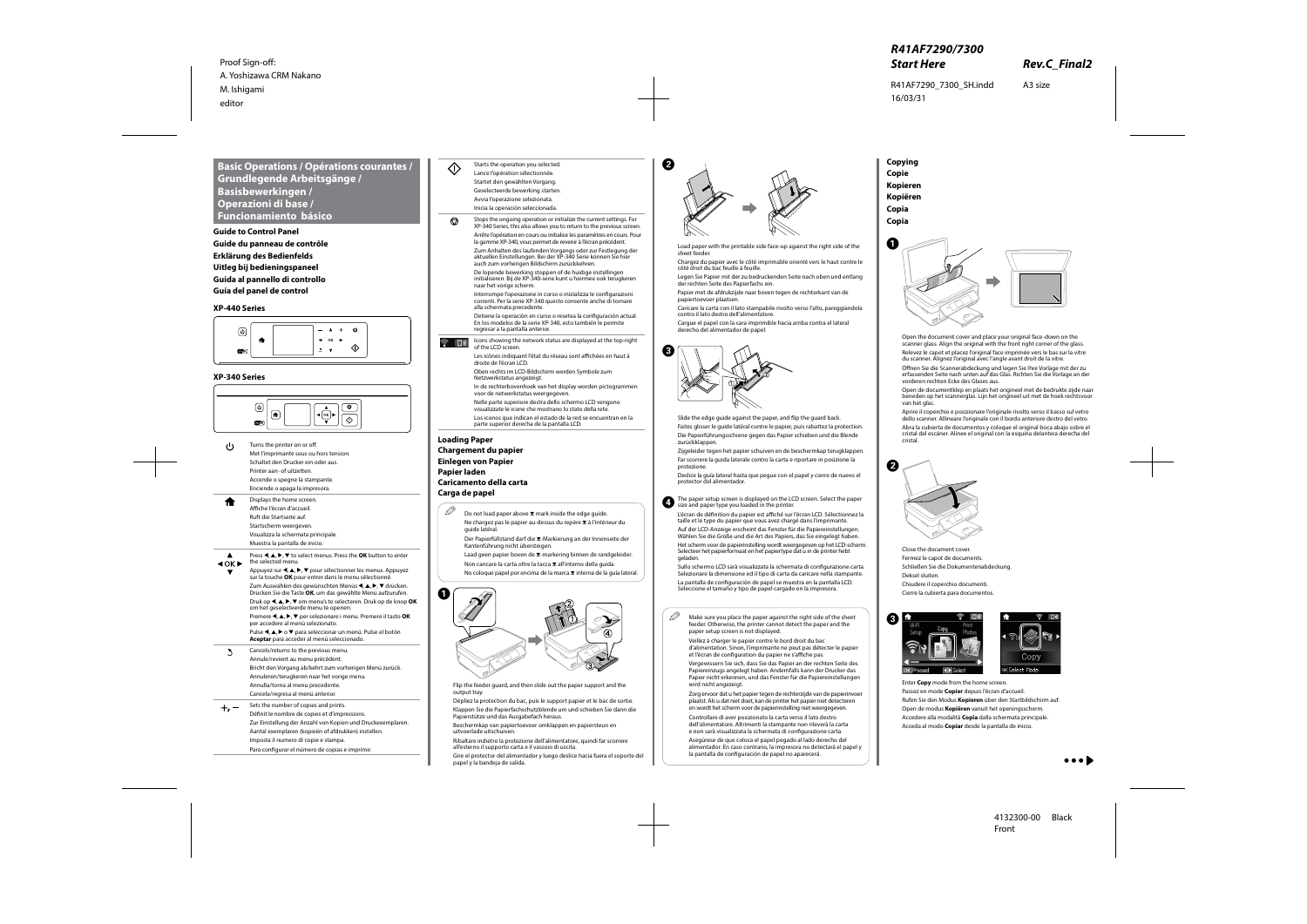**Replacing Ink Cartridges**

**Remplacement des cartouches d'encre**

**Ersetzen von Tintenpatronen**

**Cartridges vervangen**

**Sostituzione delle cartucce di inchiostro**

**Cambio de cartuchos de tinta**

When you are prompted to replace an ink cartridge, prepare a new ink cartridge.

For best results, gently shake only the new Black ink cartridge four or five times and then unpack.

Lorsqu'il vous est demandé de remplacer une cartouche d'encre, préparez-en une nouvelle.

Pour obtenir les meilleurs résultats, agitez délicatement la nouvelle cartouche d'encre noire, puis déballez-la.

Wenn Sie zum Austausch einer Tintenpatrone aufgefordert werden, bereiten Sie eine neue Tintenpatrone vor.

Schütteln Sie für das beste Ergebnis nur die neue Tintenpatrone mit schwarzer Tinte vier oder fünf Mal und packen Sie sie dann aus.

Wanneer wordt aangegeven dat u een cartridge moet vervangen, moet u een nieuwe cartridge klaarleggen.

Voor het beste resultaat moet u alleen de nieuwe zwarte cartridge vier of vijf keer voorzichtig schudden voordat u de verpakking opent.

Quando viene chiesto di sostituire una cartuccia di inchiostro, prepararne una nuova.

Per ottenere risultati ottimali, agitare delicatamente la nuova cartuccia d'inchiostro nero quattro o cinque volte e poi disimballarla.

 $\mathscr{D}$  If the ink cartridge holder does not move to the ink cartridge replacement position, close the scanner unit and select **Setup** > **Maintenance** > **Ink Cartridge Replacement**.

Cuando se le pida que cambie un cartucho de tinta, prepare uno nuevo. Para obtener un mejor resultado, agite suavemente el cartucho de tinta Negro nuevo cuatro o cinco veces antes de desembalarlo.

 $\mathscr{D}$  You do not need to shake the color ink cartridges.

Open the scanner unit and press **OK**. Ouvrez le module scanner et appuyez sur **OK**. Öffnen Sie die Scannereinheit und drücken Sie auf **OK**. De scannereenheid openen en op **OK** drukken. Aprire l'unità scanner e premere **OK**. Abra el escáner y pulse **Aceptar**.

Remove only the yellow tape. Retirez uniquement la bande adhésive jaune. Nur das gelbe Band entfernen. Alleen de gele tape verwijderen.

Rimuovere solo il nastro giallo. Quite solo el precinto amarillo.

Insert the new ink cartridge and press it down firmly. Insérez la nouvelle cartouche d'encre et appuyez fermement dessus. Die neue Tintenpatrone einsetzen und fest nach unten drücken. Nieuwe cartridge naar binnen schuiven en goed aandrukken. Inserire la nuova cartuccia di inchiostro e premerla saldamente verso il basso. Inserte el cartucho nuevo y encájelo bien en su sitio.

**■** Press **OK** to display the copy setting menus. For XP-340 Series, press ▼ to change the settings.

Appuyez sur **OK** pour afficher les menus de paramétrage de la copie. Pour la gamme XP-340, appuyez sur ▼ pour changer les paramètres.

Il n'est pas nécessaire de secouer les cartouches d'encre de couleur.

Es ist nicht erforderlich, die Farbtintenpatronen zu schütteln.

De kleurencartridges hoeft u niet te schudden.

Premere **OK** per visualizzare il menù di impostazione copie. Per la serie  $XP-340$ , premere  $\nabla$  per modificare le impostazioni.

Non è necessario agitare le cartucce di inchiostro a colori.

Pulse **Aceptar** para mostrar los menús de ajuste de copia. Si su modelo es de la serie XP-340, pulse  $\blacktriangledown$  para cambiar los ajustes.

Use ▲ or ▼ to select a setting item such as paper size, and then use ◀ or ▶ to change the setting. For XP-340 Series, press **OK** to save the changes.

No es necesario agitar los cartuchos de colores.

Utilisez ▲ ou ▼ pour sélectionner un paramètre tel que le format du papier, et utilisez  $\triangleleft$  ou  $\triangleright$  pour le modifier. Pour la gamme XP-340, appuyez sur **OK** pour enregistrer les changements.

> Si le porte-cartouche ne se place pas en position de remplacement des cartouches d'encre, fermez le module scanner et sélectionnez **Config** > **Maintenance** > **Remplact cartouche d'encre**.

Verwenden Sie ▲ oder ▼ zur Auswahl von Einstellungen wie der Papiergröße und später < oder >, um diese Einstellung zu ändern. Drücken Sie bei der XP-340 Serie zum Speichern der Änderungen auf **OK**.

Gebruik  $\triangle$  of  $\nabla$  om een instelling zoals papierformaat te selecteren en gebruik vervolgens  $\triangleleft$  of  $\triangleright$  om de instelling te wijzigen. Druk bij de XP-340-serie op **OK** om de wijzigingen op te slaan.

Wenn sich der Tintenpatronenhalter nicht in die Tintenpatronen-Auswechselposition bewegt, schließen Sie die Scannereinheit und wählen Sie **Setup** > **Wartung** > **Auswechseln der Tintenpatr.**

Premere  $\triangle$  o  $\nabla$  per selezionare un voce di configurazione quale la dimensione della carta e < o ▶ per modificare l'impostazione. Per la serie XP-340, premere **OK** per salvare le modifiche.

Utilice  $\triangle$  o  $\nabla$  para seleccionar una opción de ajuste, como el tamaño del papel, y luego use < o > para cambiar los valores. Si su modelo es de la serie XP-340, pulse **Aceptar** para guardar los cambios.



Press  $\diamondsuit$  to start copying. Appuyez sur  $\otimes$  pour démarrer la copie. Drücken Sie auf  $\otimes$ , um den

Kopiervorgang zu starten. Druk op  $\otimes$  om het kopiëren te starten. Premere  $\otimes$  per iniziare la

Als de cartridgehouder niet naar de positie voor het vervangen van de inktcartridges beweegt, moet u de scannereenheid sluiten en **Inst** > **Onderhoud** > **Vervanging inktcartridge** selecteren.

Se il supporto per cartuccia non si sposta sulla posizione di cambio della cartuccia di inchiostro, chiudere l'unità scanner e selezionare **Setup** > **Manutenzione** > **Cambio cartuccia inchiostro**.

Si el soporte del cartucho no se coloca en la posición de sustitución de cartuchos de tinta, cierre el escáner y seleccione **Configura.** > **Mantenimnto** > **Cambio cartucho tinta**.

Squeeze the tab on the ink cartridge and lift it out. Appuyez sur la languette de la cartouche d'encre et sortez la cartouche en la tirant vers le haut.

XP-340-serie: selecteer **Persoonlijk briefpapier** in het startscherm. La stampante dispone di menu speciali che consentono di stampare carta originale

> Auf die Lasche an der Tintenpatrone drücken und die Patrone herausziehen. Lipje op cartridge inknijpen en cartridge naar buiten trekken. Premere la linguetta sulla cartuccia di inchiostro e sollevare la cartuccia. Oprima la lengüeta del cartucho de tinta y tire de él para sacarlo.















 $\bigwedge$  Never touch the ink cartridges while the print head is moving. Ne touchez jamais les cartouches d'encre lors du déplacement de la tête d'impression.

> Close the scanner unit. Fermez le module scanner. Schließen Sie die Scanner-Einheit. Scannereenheid sluiten. Chiudere l'unità scanner. Cierre el escáner.



Set the number of copies, and then select **Color** or **B&W**. Définissez le nombre de copies et sélectionnez **Couleur** ou **N&B**. Stellen Sie die Anzahl der Kopien ein und wählen Sie **Farbe** oder **S/W**. Stel het aantal exemplaren in en selecteer **Kleur** of **Z-w**. Impostare il numero di copie e quindi selezionare **Col.** or **B/N**. Escoja el número de copias y luego seleccione **Color** o **B/N**.

Drücken Sie auf **OK**, um das Menü für die Exemplareinstellung aufzurufen. Drücken Sie bei der XP-340 Serie zum Ändern der Einstellungen auf ▼. Druk op **OK** om de menu's voor kopieerinstellingen te openen. Druk bij de

 $XP-340$ -serie op  $\nabla$  om de instellingen te wijzigen.

copia. Pulse  $\otimes$  para empezar a copiar.

**More Functions Fonctions suite Mehr Funktionen Meer functies Altre funzioni Más funciones**

The printer has special menus that allow you to print original stationery. XP-440 Series: Select **More Functions** from the home screen, and then select **Personal Stationery**.

XP-340 Series: Select **Personal Stationery** from the home screen.

L'imprimante dispose de menus spéciaux qui vous permettent d'imprimer sur papier à lettres original. Gamme XP-440 : sélectionnez **Fonctions suite** au niveau de l'écran d'accueil,

puis sélectionnez **Papier personnel**.

Gamme XP-340 : sélectionnez **Papier personnel** au niveau de l'écran d'accueil.

Der Drucker verfügt über besondere Menüs, mit denen Sie Ihr eigenes Schreibpapier drucken können.

XP-440 Serie: Wählen Sie auf dem Startbildschirm **Mehr Funktionen** und dann **Pers. Schreibpapier**.

XP-340 Serie: Wählen Sie auf dem Startbildschirm **Pers. Schreibpapier**.

De printer heeft speciale menu's voor het afdrukken van origineel briefpapier. XP-440-serie: selecteer **Meer functies** in het startscherm en selecteer vervolgens **Persoonlijk briefpapier**.

Serie XP-440: Selezionare **Altre funzioni** dalla schermata principale, quindi selezionare **Cancelleria pers.**

Serie XP-340: Selezionare **Cancelleria pers.** dalla schermata principale. Los menús especiales de la impresora le permiten imprimir su propia papelería. Si su modelo es de la serie XP-440: En la pantalla de inicio, seleccione **Más funciones** y luego **Papelería personal**.

Si su modelo es de la serie XP-340: En la pantalla de inicio, seleccione **Papelería personal**.

> Die Tintenpatronen nicht berühren, während sich der Druckkopf bewegt.

Raak de cartridges nooit aan wanneer de printkop beweegt.

Non toccare mai le cartucce di inchiostro durante lo spostamento della testina di stampa.

No toque nunca los cartuchos si el cabezal de impresión está moviéndose.



Press  $\otimes$ . Charging ink is started. Appuyez sur  $\lozenge$ . Le chargement de l'encre démarre. Drücken Sie x. Die Tintenbefüllung wird gestartet. Druk op  $\Diamond$ . De inkt wordt geladen. Premere  $\otimes$ . Il caricamento dell'inchiostro viene avviato. Pulse  $\otimes$ . Empezará la carga de tinta.



Wait until a completion message is displayed. Attendez qu'un message de finalisation s'affiche. Warten Sie, bis eine Meldung den Abschluss des Vorgangs anzeigt. Wacht tot een bericht over voltooiing wordt weergegeven. Attendere la visualizzazione di un messaggio di completamento. Espere a que aparezca un mensaje indicando que ha terminado.